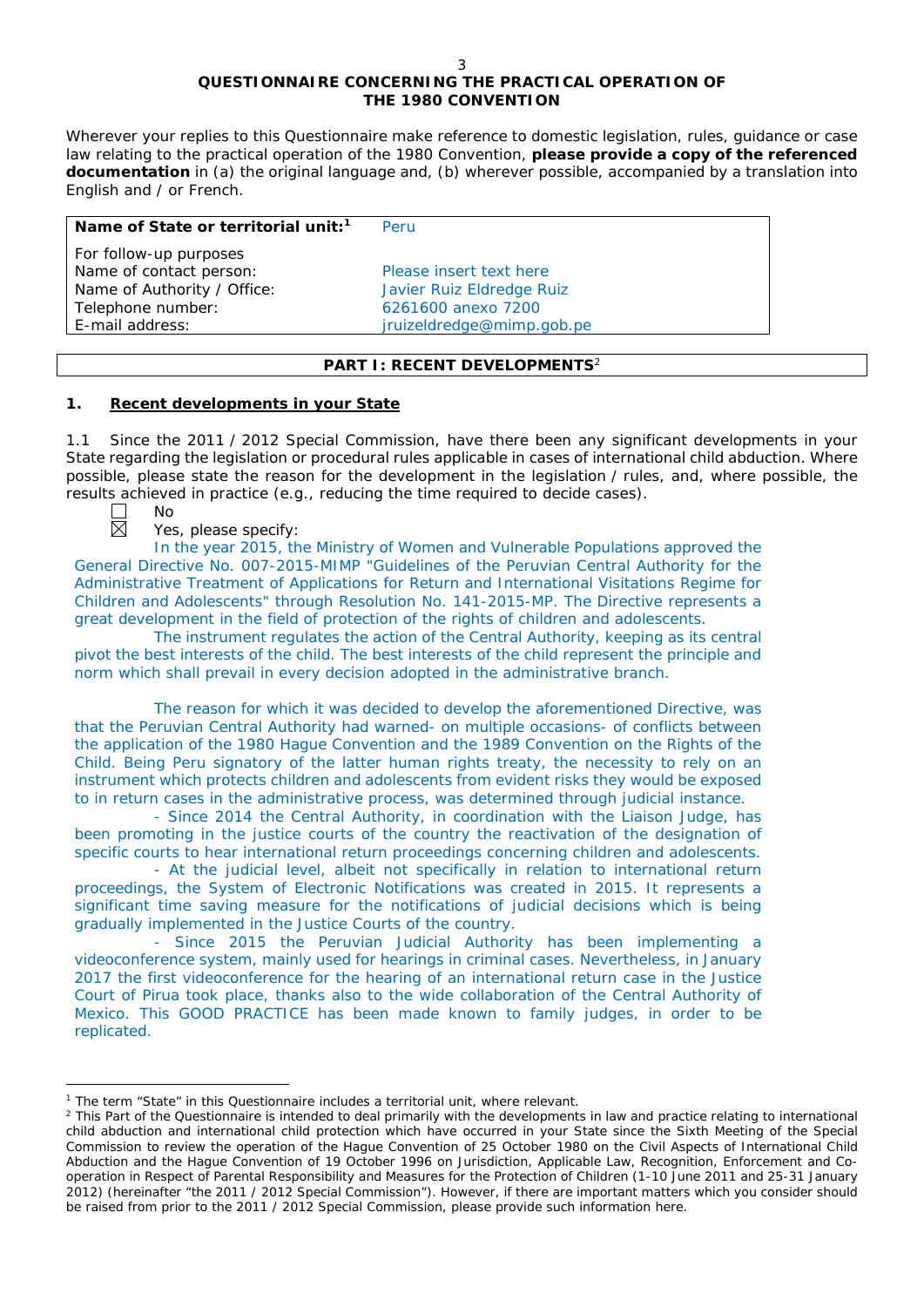- The Peruvian Central Authority, in cases in which it represents the applicant and in coordination with the applicant, has negotiated and obtained visit and/or communication regimes with the child, (as precautionary or provisional means), with the aim of guaranteeing the right of the child or adolescent to maintain direct contact with both parents whilst the central process is being handled ( pursuant to Article 7b of the Convention). This action has been taken in cases concerning Ecuador, Germany, Brasil, USA, Argentina, Italy and Chile.

1.2 Please provide a brief summary of any significant decisions concerning the interpretation and application of the 1980 Convention rendered since the 2011 / 2012 Special Commission by the relevant authorities<sup>3</sup> in your State including in the context of the 20 November 1989 United Nations Convention on the Rights of the Child and relevant regional instruments.

Practicing as the Peruvian Central Authority for the 1980 Hague Convention is one of the functions of the General Directorate for Children and Adolescents , which on its turn is the technical body of the National Comprehensive Child and Adolescent Care System. The latter ensures the observance of the norms contained within the Convention on the Rights of the Child, the Peruvian Children and Adolescents Code and the national legislation on the matter.

In this sense, the General Directorate offers specific attention to the international abduction issue, prioritizing the best interests of the child in the administrative, besides having a preventive role before the parental alienation syndrome, family violence and other forms of violence that affect the child or adolescent.

1.3 Please provide a brief summary of any other significant developments in your State since the 2011 / 2012 Special Commission relating to international child abduction.

The General Directorate for Children and Adolescents is well aware that appeals cause excessive delays, especially when on cassation, and it has consequently drawn up a proposal for the new Code of Children and Adolescents that provides for not applying the extraordinary appeal on cassation for cases of international abduction.

### **2. Issues of compliance**

No

2.1 Are there any States Parties to the 1980 Convention with whom you are having particular challenges in achieving successful co-operation? Please specify the challenges you have encountered and, in particular, whether the problems appear to be systemic.



Yes, please specify:

- Central Authority of Ecuador: they do not answer to our e-mails and their telephone numbers are not operational. This prevents the timely follow-up of cases.

-Central Authority of Argentina: They do not provide information on the progress of the applications we send them. Usually the General Defender of the Argentine Nation contacts the applicants directly, considering it a good practice. Nonetheless, in our condition of Central Authority we lose information and many times we do not get to know when a case is closed. The Argentinian Central Authority does not monitor or report on the progress of applications they receive.

- We have had this kind of problems in the past with the Central Authority of the Dominican Republic, Venezuela; and to a lesser extent with the Central Authority of Colombia.

2.2 Are you aware of situations / circumstances in which there has been avoidance / evasion of the 1980 Convention?



 $\overline{a}$ 

Yes, please specify:

Additionally to what stated in point 2.1, we wish to express our concern about the applications the Argentinian Central Authority refers to us. Instead of collaborating, they make us work double the amount as the applications that they refer are presented with inaccurate information, blurs, the applicants' story is not readable etc. We therefore have to ask them to send us another copy. What we get out of it is that they do not offer an adequate guidance to the applicants.

<sup>&</sup>lt;sup>3</sup> The term "relevant authorities" is used in this Questionnaire to refer to the judicial or administrative authorities with decisionmaking responsibility under the 1980 Convention. Whilst in the majority of States Parties such "authorities" will be courts (*i.e.*, judicial), in some States Parties administrative authorities remain responsible for decision-making in Convention cases.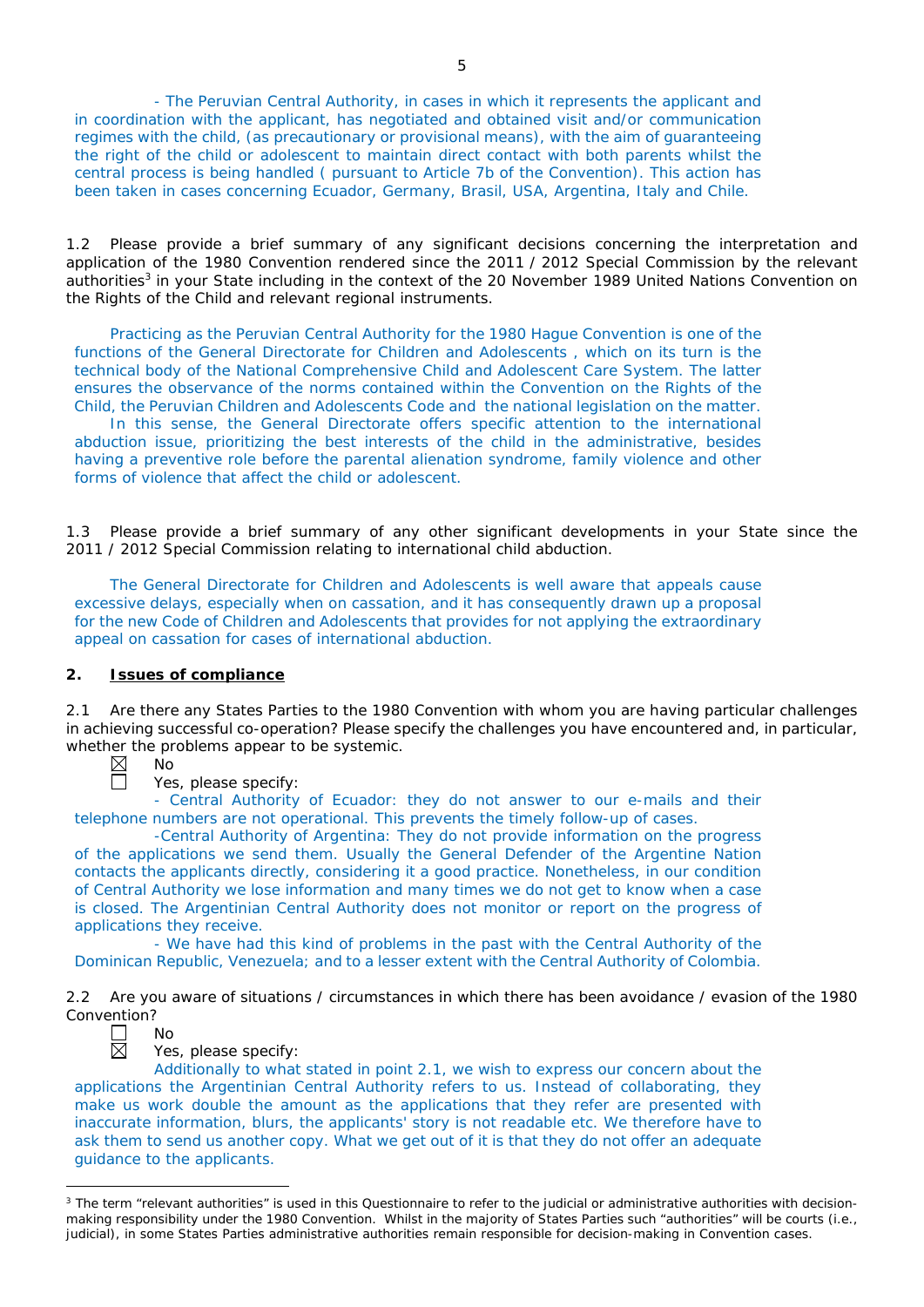### **PART II: THE PRACTICAL OPERATION OF THE 1980 CONVENTION**

## **3. The role and functions of Central Authorities designated under the 1980 Convention**<sup>4</sup>

## *In general*

3.1 Have any challenges arisen in practice in achieving effective communication or co-operation with other Central Authorities?



 $N<sub>0</sub>$ 

Yes, please specify:

As noted in point 2.1, we have serious problems with the Central Authority of Ecuador concerning answers to our communications, unless they proceed to close the case. The same situation has come up with Colombia, the Domican Republic and Venezuela.

With Argentina, the sponsorship is in charge of a public defender; it is however appreciated that communication between this defender and the central authority is not fluent, causing serious inconveniences to provide us with information on the requests sent by the Peruvian authority.

3.2 Have any of the duties of Central Authorities, as set out in **Article 7** of the 1980 Convention, raised any particular problems in practice either in your State, or in States Parties with whom you have cooperated?<br>□



 $\overline{a}$ 

No

Yes, please specify:

-In February of this year the Central Authority of Ecuador closed a case because the Judicial Defender indicated that a Peruvian boy had been in that country for more than three years. This information did not take into account the Ecuadorian migratory movement of the child. Nevertheless, we acknowledge that the father had been transferring the child between Ecuador and Colombia (and vice versa), as can be verified in the migration report of his last departure. For this reason we sent a request for return to the latter country.

The lack of communication from the Ecuadorian Central Authority, in contravention of subsection i) of Article 7 of the Convention, adds up to the aforementioned situation.

In relation to the same case, also the Central Authority of Colombia has not informed us on the progress of the case. The applicant mother travelled there to impel her case personally, and was unfortunately informed that they had only remitted an official notification to the Police, and there was no evidence that the Central Authority had further boosted the case.

The localization of children in these countries is extremely complicated and, in most part, it is due to the lack of communication of these Central Authorities.

- An important challenge that has been presented is that of ensuring the "safe return" under Article 7.h of the Convention. We had some cases in which the mother, in the execution of the sentence, had to return with her child; nevertheless she did not have any assurance that she and her child would survive in the other country: she had no dwelling, job, financial income or child support. She would not even have any family network that supports her, and in many cases she was facing tenure processes which, not having financial means, she was not able to face in equal conditions. Because of this, in some cases we have asked for the applicant parent to provide the mother financial support for some months, until she finds a job or gets provisional subsidies from the social services. Nevertheless, we have not obtained a suitable answer from the Central Authorities of the applicant countries, for example Chile and Spain.

We have received unsatisfactory answers such as: "If she took the child with her, let her pay everything now".

In addition, in these situations, the conclusions and recommendations reached at the meeting held in Panama last March have been received, surprising that, provided that the return to the mother is granted, certain measures will be granted, among which a "refuge".

The fact that a person has to go to a shelter tells us in advance that it is not the right place for her to return with her child and in that sense, we consider that the conditions of inequality would be absolute for that woman who moves with her children. We refer to a

<sup>&</sup>lt;sup>4</sup> See also Section 5 below on "Ensuring the safe return of children" which involves the role and functions of Central Authorities.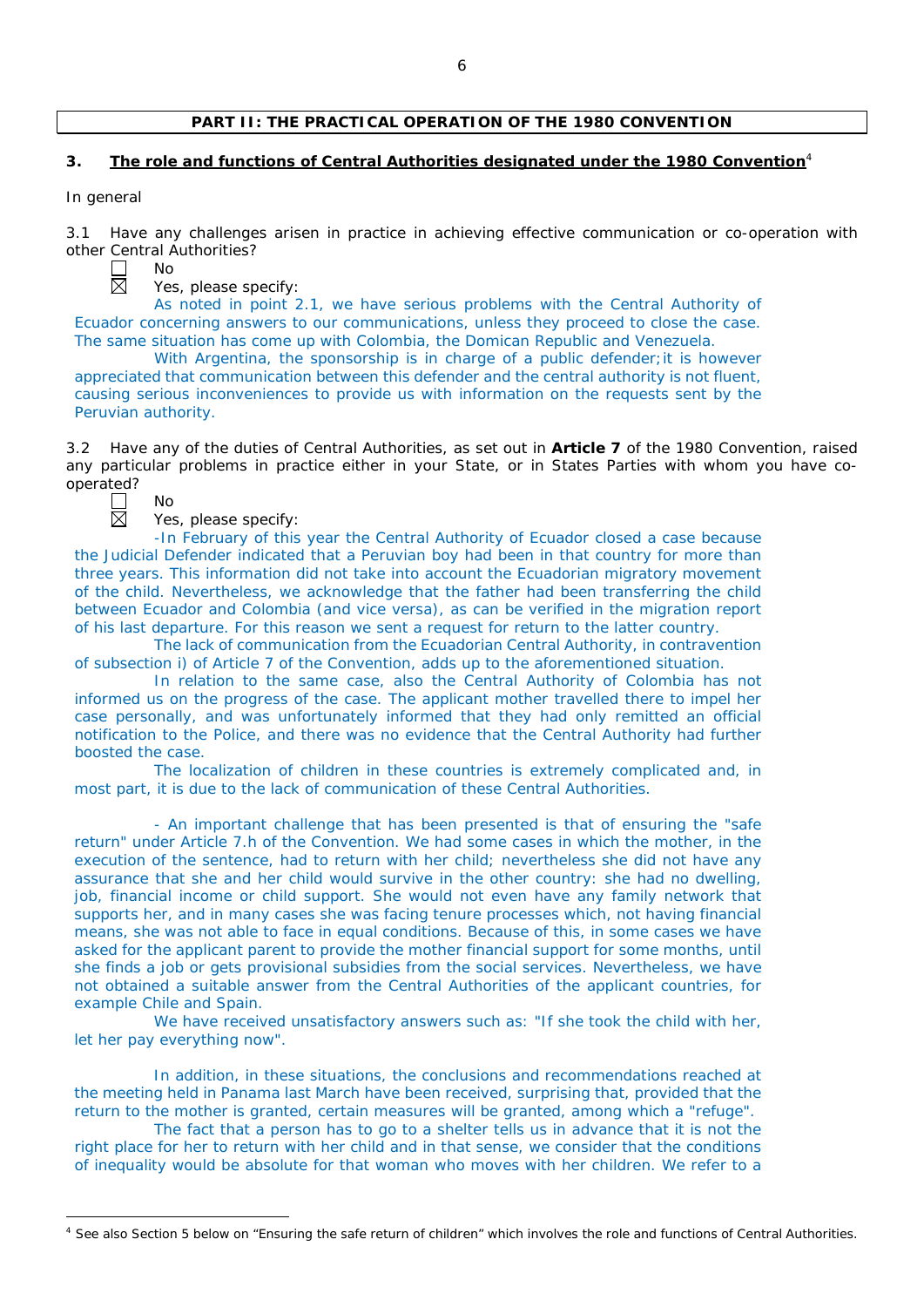woman since there are no shelters for men victims of gender violence. We feel it is a challenge to work to ensure that mothers' returns with their children are truly safe in the future.

3.3 Has your Central Authority encountered any challenges with the application of any of the 1980 Convention provisions? If so, please specify.

岗

No

Yes, please specify:

- This Central Authority has warned that in many countries, the courts do not stop the proceedings of tenure or custody, as ordered by Article 16. Peruvian judges - in most cases - abide by this provision; however, in the USA the Central Authority cannot guarantee that an American judge paralyzes the proceedings, and the same happens in Italy, Germany and other countries.

This condition does not guarantee the execution of the measure because if the mother comes to the country with her child they will immediately remove them without the possibility for her to do anything. It would be a totally inequitable move.

- The location of the children and that the central authorities guarantee the safe return.

## *Legal aid and representation*

3.4 Do the measures your Central Authority takes to provide or facilitate the provision of legal aid, legal advice and representation in return proceedings under the 1980 Convention (**Art. 7(2)-(g)**) result in delays in proceedings either in your own State, or, where cases originate in your State, in any of the requested States you have dealt with?<br> $\boxtimes$  No<br> $\Box$  Yes. please spec



Yes, please specify:

It does not generate delays, because the Peruvian Central Authority directly provides the legal advice and judicial representation in cases of international return. The Peruvian State has implemented the agreement and ensures the applicants access to justice.

3.5 Are you aware of any other challenges in your State, or, where cases originate in your State, in any of the requested States you have dealt with, regarding the obtaining of legal aid, advice and / or representation for either left-behind parents or taking parents?5



No

Yes, please specify:

We experience many issues with countries that have made a reservation to Article 26. Many of the applicants in our country do not have enough economic resources to hire a private lawyer abroad. Lawyers' fees in North America, Europe and Oceania are very high and this prevents Peruvian applicants from having access to justice. There are two cases that have been going on for three years and for which lawyers cannot be found. There is no reciprocity.

In the same sense, we acknowledge a great problem when many years elapse without the parents obtaining legal financial support abroad and the application remains ongoing. In our opinion, a request for return that is not processed due to lack of legal sponsorship should be closed because it is also against the best interests of the child. It is required that for cases such as that described, the central authority of the USA establish from what time it should be closed, if one does not get to get a lawyer and not for lack of interest.

*Locating the child*

 $\overline{a}$ 

<sup>&</sup>lt;sup>5</sup> See paras 1.1.4 to 1.1.6 of the "Conclusions and Recommendations of the Fifth Meeting of the Special Commission to review the operation of the *Hague Convention of 25 October 1980 on the Civil Aspects of International Child Abduction* and the practical implementation of the *Hague Convention of 19 October 1996 on Jurisdiction, Applicable Law, Recognition, Enforcement and Co-operation in Respect of Parental Responsibility and Measures for the Protection of Children* (30 October – 9 November 2006) (hereinafter referred to as the ["Conclusions and Recommendations of the 2006 Special Commission"](https://assets.hcch.net/upload/concl28sc5_e.pdf)) and paragraphs 32 to 34 of the [Conclusions and Recommendations of the Special Commission](https://assets.hcch.net/upload/wop/concl28sc6_e.pdf) to review the operation of the Hague Convention of *19 [October 1980 on Jurisdiction, Applicable law, Recognition, Enforcement and Co-operation in Respect of Parental Responsibility](https://assets.hcch.net/upload/wop/concl28sc6_e.pdf)  [and Measures for the Protection of Children](https://assets.hcch.net/upload/wop/concl28sc6_e.pdf)* (1-10 June 2011 and 25-31 January 2012) (hereinafter the "C&R of the 2011/2012 Special Commission") (available on the Haque Conference website at < www.hcch.net > under "Child Abduction Section" then "Special Commission meetings").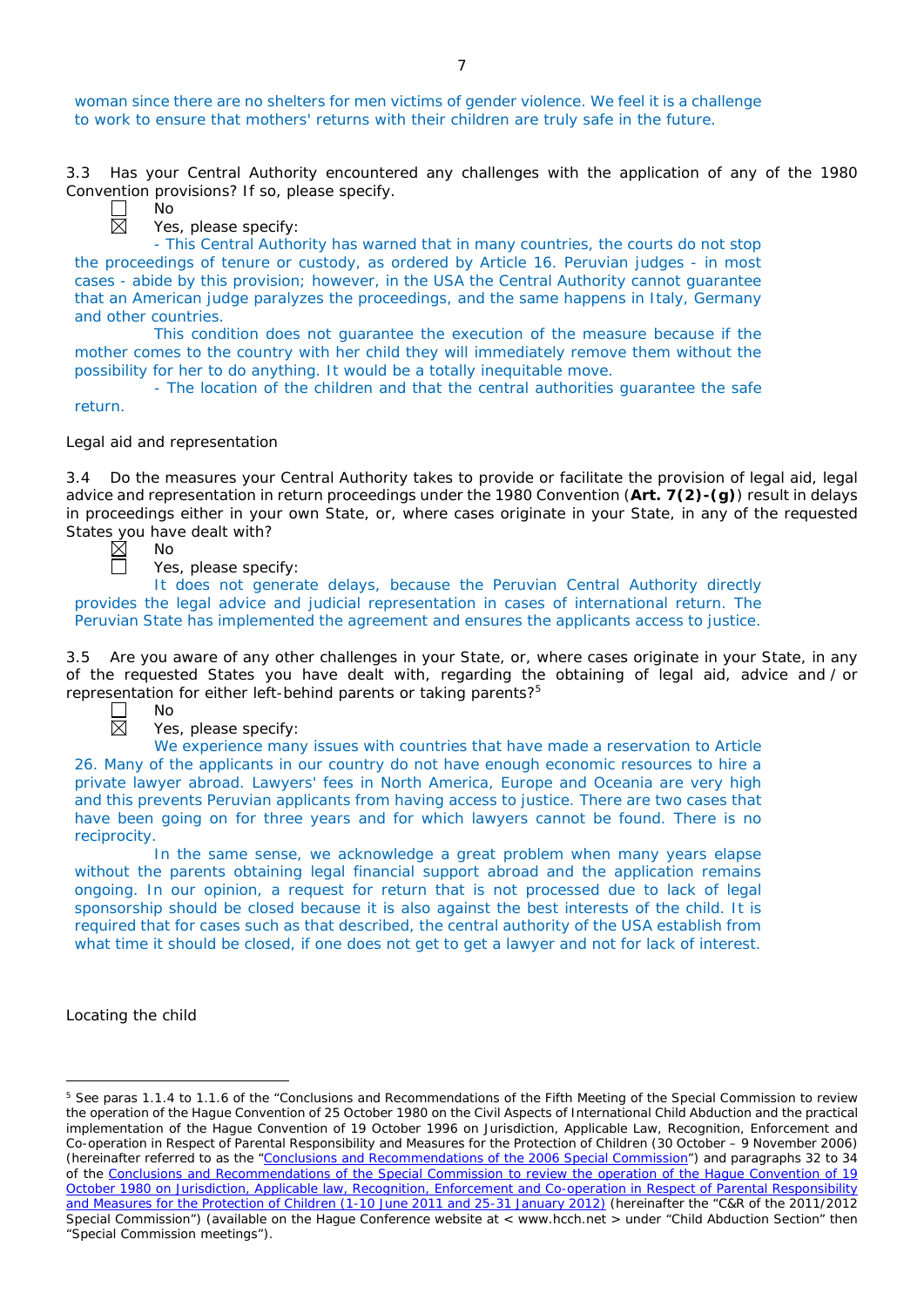$\Box$ 

 $\boxtimes$ 

No

Yes, please specify the challenges encountered and what steps were taken or are considered to be taken to overcome these challenges: We refer to points 2.1, 3.1 and 3.2

3.7 Has your Central Authority worked with any external agencies to discover the whereabouts of a child wrongfully removed to or retained within your State (*e.g.*, the police, Interpol, private location services)?  $\Box$ No

Yes, please share any good practice on this matter:

This Central Authority has worked for many years with Interpol Peru. At one time this institution refused to support us, and we proceeded to inform them that it was the obligation of all public entities to comply with the 1980 Hague Convention. Notwithstanding this, we are aware that they cannot assist in cases outside Lima. They have alleged that they do not have the economic or human resources to search for children.

In the last two years, we have started working with the Disappeared Persons Division of the National Police of Peru, who have also requested us to send our orders to the General Directorate of the National Police of Peru and they are responsible for deriving the Requirements to the different Commissariats at the national level. Although the police stations make efforts to search, the limitations of human resources and logistics do not allow a quick action. On the other hand, the search with discretion is not assured.

*Information exchange, training and networking of Central Authorities*

3.8 Has your Central Authority shared its expertise with another Central Authority or benefited from another Central Authority sharing its expertise with your Central Authority, in accordance with the Guide to Good Practice – Part I on Central Authority Practice?6

 $\Box$  $\overline{\boxtimes}$ 

No

No

Yes, please specify:

Training events and exchange of experiences with the Central Authority of Uruguay and the United States have been co-organized.

These events have generated spaces for discussion and learning for members of the Central Authorities, and especially for the Peruvian judicial and prosecutorial authorities responsible for administering justice in the matter of international abduction.

3.9 Has your Central Authority organised or participated in any other networking initiatives between Central Authorities such as regional meetings via conference call or videoconference?



Yes, please specify:

We have held a videoconference with the participation of specialists from the Inter-American Children's Institute (INN), attached to the Organization of American States.

Likewise, in two events organized for Peruvian judges and prosecutors, we had the

participation of the Representative for Latin America of the 1980 Hague Convention.

# *Statistics*<sup>7</sup>

 $\overline{a}$ 

3.10 If your Central Authority does not submit statistics through the web-based INCASTAT database, please explain why.

From the period 2011/2012 to 2015, we have not received requests for statistical information from the Hague Conference. It is only in June 2016 that we were asked for such information on the occasion of the 7th Meeting of the Special Commission scheduled for October of this year. The information was forwarded.

## *Prompt handling of cases*

3.11 Does your Central Authority have mechanisms in place to ensure the prompt handling of cases? No

Yes, please specify:

<sup>6</sup> Available on the Hague Conference website at < www.hcch.net > under "Child Abduction Section" then "Guides to Good Practice". See, in particular, Chapter 6.5 on twinning arrangements.

<sup>7</sup> See paras 1.1.16 to 1.1.21 of the Conclusions and Recommendations of the 2006 Special Commission (*supra.* note 5).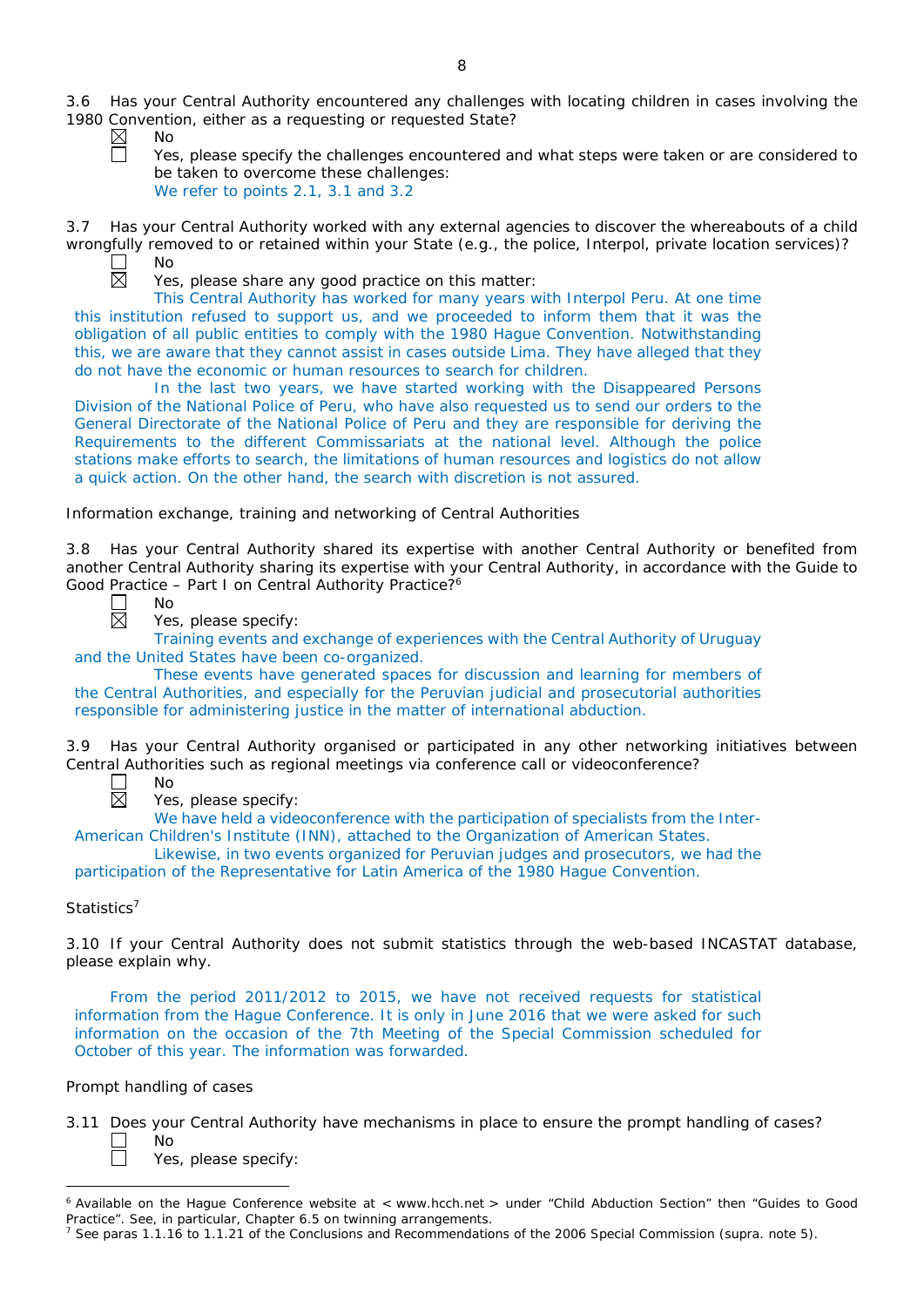#### We refer to the answer provided in point 1.1

3.12 If your Central Authority is experiencing delays in handling cases please specify the main reasons for these delays:

- Usually one has problems to locate the parents who have transferred or retain their children in Peru. The situation becomes more complicated if the parents live outside Lima. We have to wait almost always for our summons to be returned to us to verify if the requested person lives in that address. If this is not the case, the police are asked to provide support.

- We currently have several cases whose administrative process has been suspended at the request of the same parents who wish to reach an amicable agreement. Unfortunately, negotiations extend over time and we may have an inactive request for more than 6 months.

- There are also cases in which we wait a long time (more than 3 months) to be sent additional documentation of a case or, to confirm if the applicant wishes to continue with the procedure. These situations delay the administrative processing of cases.

- When the application is for the US the applicants can take up to two years and still not find a lawyer to represent them because of the lawyers' rates, which remain very high for Peruvians notwithstanding the special rates offered to them

- In the same sense, access to justice in countries that refer cases to an Office of the Attorney General may take an average of two years. Example: Brazil.

#### **4. Court proceedings & promptness**

4.1 Has your State limited the number of judicial or administrative authorities who can hear return applications under the 1980 Convention (*i.e.*, concentration of jurisdiction")?<sup>8</sup><br>  $\boxtimes$  Yes<br>  $\Box$  No, please indicate if such arrangements are being contemplated:

Yes

No, please indicate if such arrangements are being contemplated:

Since 2003, the Judiciary has ordered that the presidents of the country's 33 courts should designate the family, mixed or civil courts that must hear the cases brought under the 1980 Hague Convention in their respective jurisdictions. From 2013 onwards, the Central Authority, in coordination with the liaison judge, has reactivated this provision, and in this way the Courts annually send us the resolutions where they designate the competent court for each judicial year.

4.2 Does your State have mechanisms in place to handle return decisions within six weeks (*e.g.*, production of summary evidence, limitation of appeals, swift enforcement)?

 $\overline{a}$ 

No

Yes, please explain:

The judicial process to which the requests of the 1980 Hague Convention are subject is the Single Process established in the Code of Children and Adolescents for all cases involving children and adolescents. This process, although short on paper, in practice, due to innumerable factors, does not meet the established deadlines. We can affirm that with the procedural burden and the limitation of human and logistic resources, it is impossible in Peru to resolve the Hague Convention cases in 6 weeks in the first instance.

Another factor is that under this procedure, cases can arrive in cassation to the Supreme Court, where, on average, they take at least 1 year to be resolved.

4.3 If your response to the previous question is No, does your State contemplate implementing mechanisms to meet the requirement of prompt return under the 1980 Convention (*e.g.*, procedures, bench-books, guidelines, protocols)?

 $\perp$ No, please explain:

Please insert text here

⊠ Yes, please explain:

- At the administrative level, as already mentioned in point 1.1, the Ministry of Women and Vulnerable Populations approved in 2015 the Guidelines for the Administrative Treatment of Return Requests and the International Visitation Regime for Children and Adolescents, which has allowed, among other benefits, to shorten the time to process the administrative stage of applications.

<sup>&</sup>lt;sup>8</sup> See, *The [Judges' Newsletter](https://www.hcch.net/en/instruments/conventions/publications2/judges-newsletter)* on International Child Protection – Vol. XX / [Summer-Autumn 2013](https://assets.hcch.net/upload/newsletter/nl2013tome20en.pdf) the special focus of which was "Concentration of jurisdiction under the *Hague Convention of 25 October 1980 on the civil aspects of International Child Abduction* and other international child protection instruments".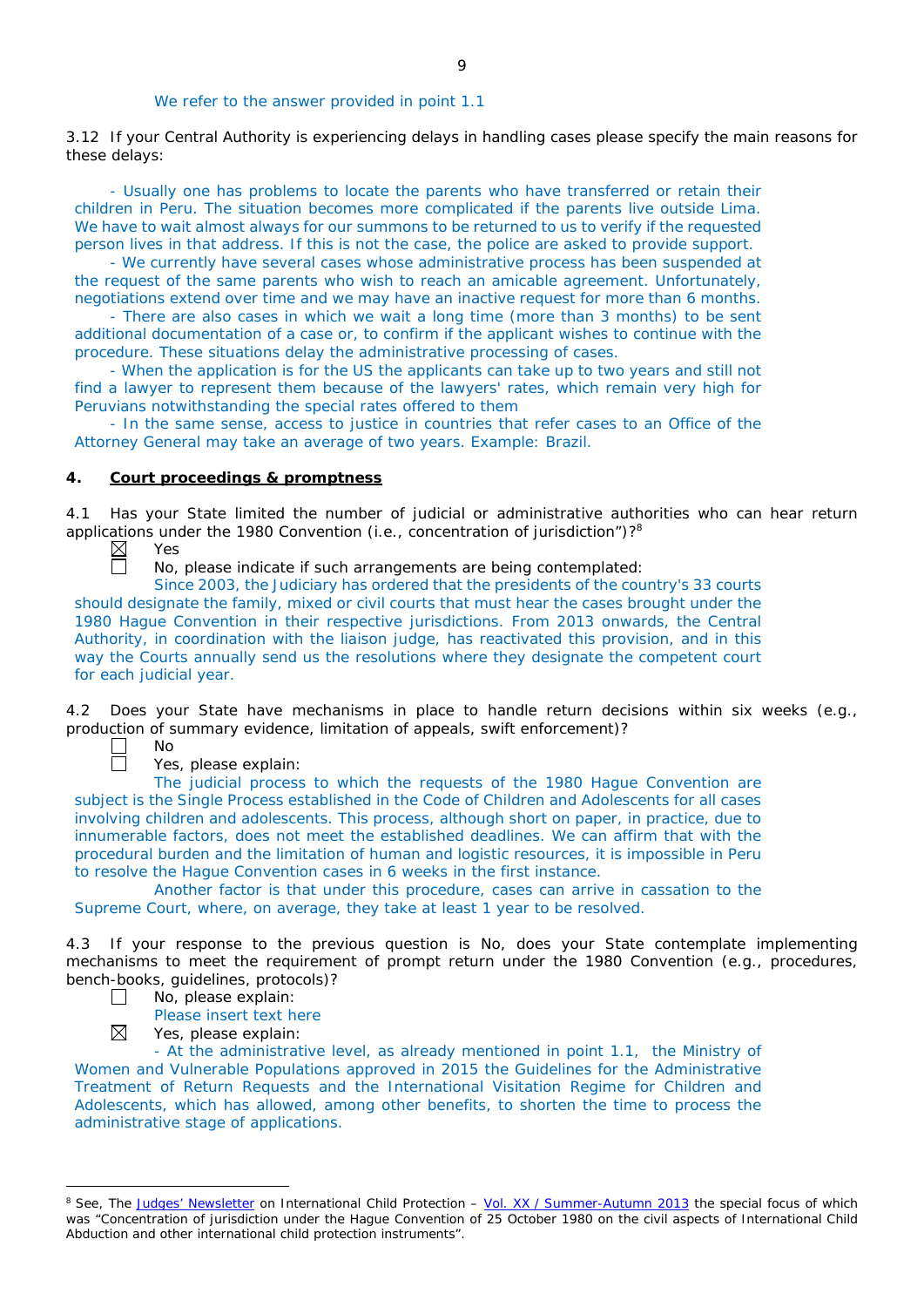- In the judicial procedure, modifying the procedure followed for the 1980 Hague Convention cases, requires a Law, a proposal that has been included in the Draft New Code of Children and Adolescents, which must be issued by the Congress of the Republic.

In 2008, a Special Review Commission of the Code of Children and Adolescents was formed, which included the Ministry of Women and Social Development (at that time). Since then, several bills have been submitted that incorporate a Chapter on International Abduction of Children and Adolescents, which establishes a special summary procedure. Nonetheless, up to date its approval has not been possible.

4.4 If your State is experiencing delays in handling return decisions please specify the main reasons for these delays:

The main reasons for the delay in the resolution of these cases are:

A) The immense procedural burden of family courts in Peru, especially in cases of Family Violence and Nourishment (which respond to important social problems in the country), and the scarcity of human and logistic resources to attend to them. This generates a great delay in processing international return proceedings. At best, a case of The Hague can take in first instance about 6 months; in average proceedings take about 1 year.

B) The Family Judges' ignorance of the 1980 Hague Convention, especially outside Lima.

C) The continuous strikes of the Peruvian judiciary

4.5 Do your courts regularly order immediate protective measures when initiating the return procedure, so as to prevent a new removal and minimize the harm to the child (*e.g.*, prohibit removal of the child from the jurisdiction, retain documentation, grant provisional access rights to the leftbehind parent)?

No, please explain:

 $\Box$ 

⊠

Please insert text here

Yes, please explain:

- Measure of protection of impediment of exit from the country: the Central Authority requests this measure when filing the claim, and it is then ordered by the court in the first resolution that issues the measure, admitting the application.

- Provisional measure of visits / contact: the Central Authority generally requests it when the applicant parent comes to Peru, generally to attend the Single Hearing. Likewise, the communication regime (via telephone or computerized means) is requested in cases where it is difficult for the requesting parent to move to the country to visit his / her child.

4.6 Do your courts make use of direct judicial communications to ensure prompt proceedings?  $\Box$ Yes  $\boxtimes$ 

No, please explain:

The vast majority of courts are fairly formal when processing trials and use formal channels. What we have achieved with very few courts (Court of El Santa, San Juan de Lurigancho, Piura, Ayacucho) is to maintain direct communication via email or telephone for the promotion of the proceedings under the 1980 Hague Convention.

4.7 If your State has not designated a sitting judge to the International Hague Network of Judges does your State intend to do so in the near future? Yes

No, please explain:

Yes, our country has a liaison judge appointed by the Network of Liaison Officers of the 1980 Hague Convention.

4.8 Please comment upon any cases (whether your State was the requesting or requested State), in which the judge (or decision-maker) has, before determining an application for return, communicated with a judge or other authority in the requesting State regarding the issue of the child's safe return. What was the specific purpose of the communication? What was the outcome?

In this year 2017, we had a case in which our country acted as required and in which the judge ordered that both the Peruvian Central Authority and the requesting Central Authority (Spain), establish certain conditions for the safe return of the girl. (Ordered that through the Central Authority, the procedures should be carried out before the family protection services of the requesting country to obtain the provision of a temporary sum of money, so that the mother can take charge of her and her daughter's basic needs, seen that she has no family support, until she gets work in that country. To date, the request is still in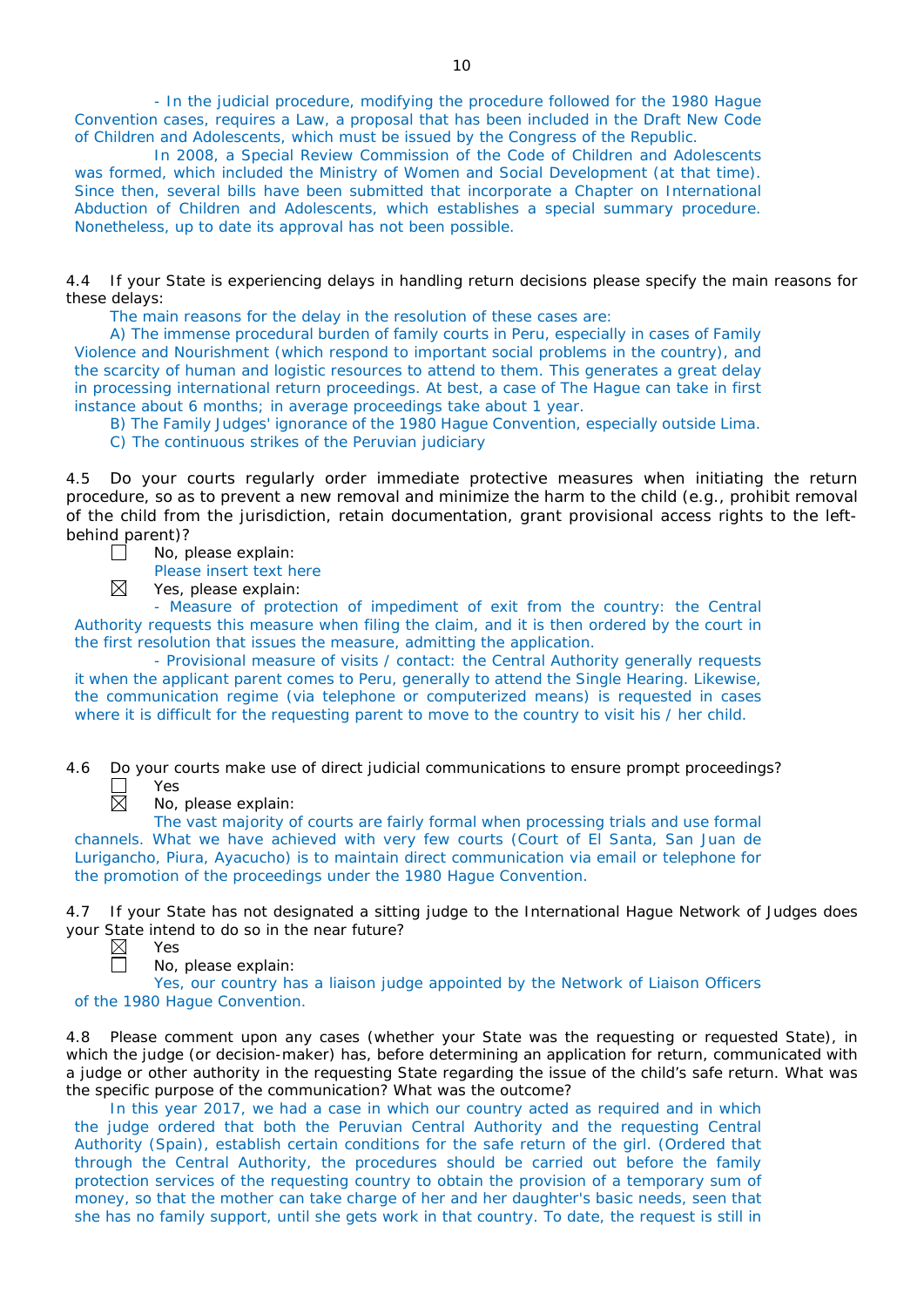process, because the requesting Central Authority said that such request should be performed by the mother once she arrives in Peru, and that they could not do anything about it).

### **5. Ensuring the safe return of children**<sup>9</sup>

*Methods for ensuring the safe return of children*<sup>10</sup>

5.1 What measures has your Central Authority taken to ensure that the recommendations of the 2006 and 2011 / 2012 Special Commission meetings<sup>11</sup> regarding the safe return of children are implemented? See point 5.3

5.2 In particular, in a case where the safety of a child is in issue and where a return order has been made in your State, how does your Central Authority ensure that the appropriate child protection bodies in the *requesting* State are alerted so that they may act to protect the welfare of a child upon return (until the appropriate court in the requesting State has been effectively seised)?

The Peruvian Central Authority, in the cases that have been requested, has requested the requesting Central Authority to deal with the child protection services of its country and the necessary measures that may allow the safe return of the child. However, we have never obtained a satisfactory response or action; on the contrary, the requesting Central Authorities have demanded the immediate return and that the sentence be executed without taking any measures that guarantee the safe return that we requested. (Complemented by last response paragraph 3.2) We are concerned about the conditions raised at the Panama meeting regarding the return of mothers to their children.

5.3 Where there are concerns in the requested State regarding possible risks for a child following a return, what conditions or requirements can the relevant authority in your State put in place to minimise or eliminate those concerns?

Being the Peruvian Central Authority is one of the functions of the General Directorate for Children and Adolescents - DGNNA - of the Ministry of Women and Vulnerable Populations, and as such it is the Rector for the integral treatment of children and adolescents. In that sense, when it is required, it coordinates with the Directorate of Tutelary Investigation and with the National Program against Family and Sexual Violence the follow-up support of children and adolescents who return to our country, in order to verify their adaptation.

If necessary, the Peruvian Central Authority - DGNNA - may request the intervention of these two services or those that are necessary to protect children from any risk.

#### *Use of the 1996 Convention to ensure a safe return*

5.4 If your State is not Party to the 1996 Convention, is consideration being given to the possible advantages of the 1996 Convention in providing a jurisdictional basis for urgent protective measures associated with return orders (**Arts 7 and 11**), in providing for their recognition by operation of law (**Art. 23**), and in communicating information relevant to the protection of the child (Art. 34)?<br>
No

 $\Box$ 

 $\overline{a}$ 

Yes, please explain:

The Ministry of Foreign Affairs is leading an intersectoral board to assess adherence to the 1996 Convention.

# *Protection of primary carer*

No

5.5 Are you aware of cases in your State where a primary carer taking parent, for reasons of personal security (*e.g.*, domestic or family violence, intimidation, harassment, etc.) or others, has refused or has not been in a position to return with the child to the requesting State? How are such cases dealt with in your State? Please explain and provide case examples where possible.

<sup>9</sup> See **Art. 7(2)** *h)* of the 1980 Convention.

<sup>&</sup>lt;sup>10</sup> Where relevant, please make reference to the use of undertakings, mirror orders and safe harbour orders and other such measures in your State.

<sup>11</sup> See the [Conclusions and Recommendations](https://assets.hcch.net/upload/concl28sc5_e.pdf) of the Special Commission of 2006 (*supra.* note 5) at paras 1.1.12 and 1.8.1 to 1.8.2 and 1.8.4 to 1.8.5 and the Appendix to the Conclusions and Recommendations and the [Conclusions and Recommendations](https://assets.hcch.net/upload/wop/concl28sc6_e.pdf)  of the 2011 / [2012 Special Commission](https://assets.hcch.net/upload/wop/concl28sc6_e.pdf) (*supra.* note 5).at paras 39-43.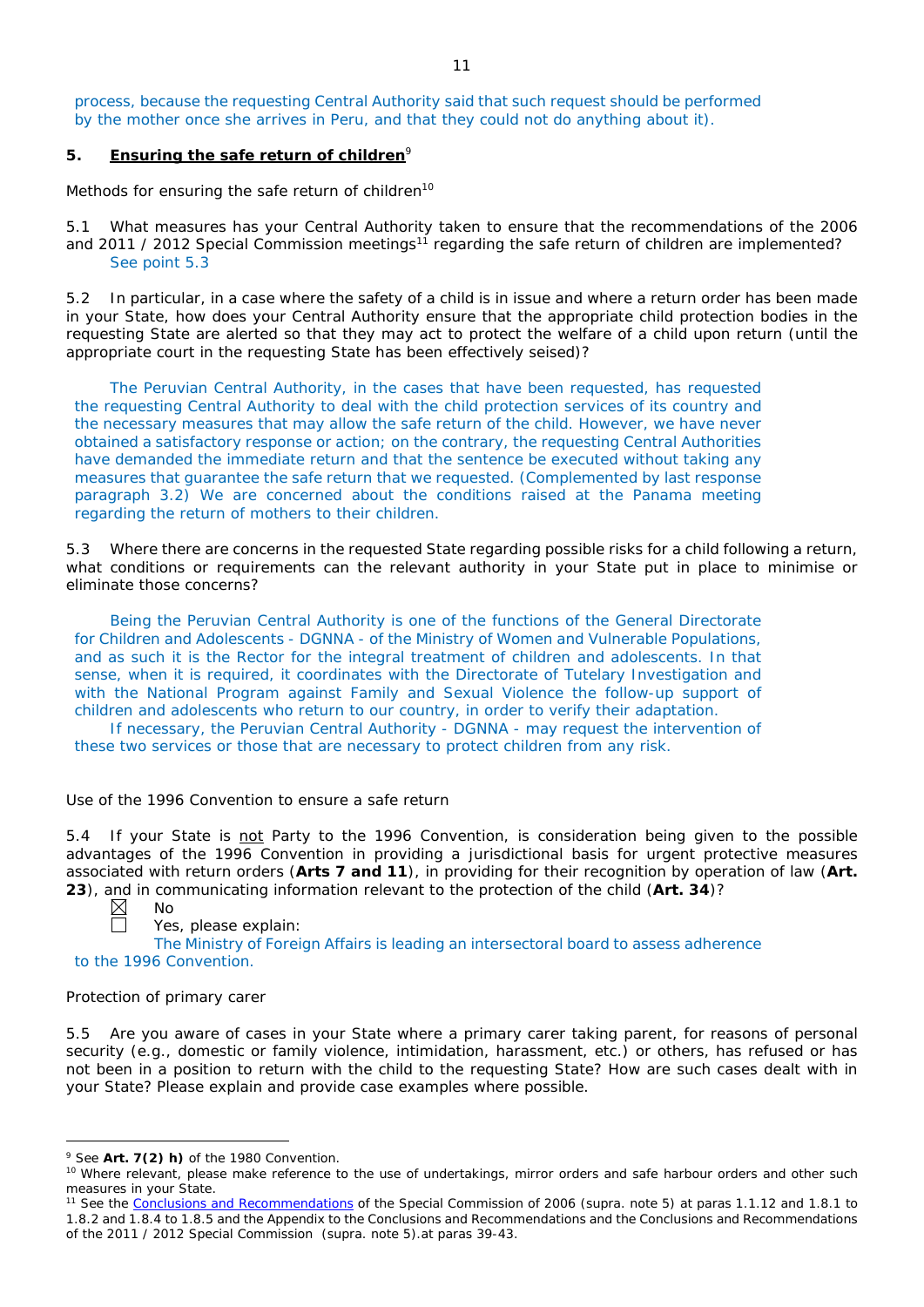We have had some cases with Spain, Ecuador and Colombia.

When the parent / guardian refuses to return, in the presence of a final judgment, the Central Authority requests the court to use the warnings established by article 181 of the Code of Children and Adolescents, such as progressive fines, detention up to 24 hours and, in a restrictive manner and evaluating the specific case, as long as the physical and emotional integrity of the child or adolescent is not violated; the search of the place can be requested. Likewise, if these warnings do not obtain results, copies of what was requested are sent to the Public Prosecutor's Office to initiate the criminal proceedings for disobedience to the Authority.

In the last 6 years the search of dwellings was requested and realised in one occasion only, namely in the case of a child who was to return to Colombia. This diligence was successful, because the mother traveled to Peru a few days previously and reestablished contact with her son of 4 years. It was a peaceful experience and without major effects on the child.

To date, a process is under way in Ecuador, where the father has refused to comply with the sentence ordering the return of the child to that country. In 2016 a forced entry was attempted, without success. A new search request has been filed and is still being processed.

There is a case with Colombia in which the mother refused twice to give her daughter to her father to return to that country. In 2013 a criminal proceeding was initiated for disobedience to the authority, which is still in process. From 2014 to 2016 it was impossible to contact the father and the closure of the case was ordered. However, in that same year - 2016- the father reappeared and requested the execution of the sentence. He has been informed that a parent-daughter re-attachment process will be requested.

5.6 In particular, would your authorities consider putting in place measures to protect the primary carer upon return in the requesting State as a mean to secure the safe return of the child? Please explain and provide case examples where possible.

A few judges establish in their return judgments the form of execution, specifying that the child or adolescent should return with the primary caregiver. In some cases, when the primary caregiver does not have family support or income in the requesting state, they have indicated that the applicant father will cover travel and installation expenses. It is complemented with answer of 5.2

### *Post-return information*

5.7 In cases where measures are put in place in your State to ensure the safety of a child upon return, does your State (through the Central Authority, or otherwise) attempt to monitor the effectiveness of those measures upon the child's return? Would you support a recommendation that States Parties should cooperate to provide each other with follow-up information on such matters, insofar as is possible?

The Peruvian Central Authority, in certain cases, has requested the requesting Central Authority to monitor the child / adolescent who returned, in order to provide support through the protection services or verify their family integration through a social visit. These requirements have been met in Argentina and Costa Rica, both by regular mail and by electronic mail. However, no response has ever been received.

In cases where we have acted as the Requesting Authority and a Central Authority has requested a social report on the welfare of the child who has returned to Peru we have complied with submitting the respective report. Example: requests from the Central Authority of Argentina.

A permanent concern of the Peruvian Central Authority is to safeguard the best interests of the child - General Comment 14, Committee on the Rights of the Child - in this sense, it would agree on a recommendation of cooperation for the follow-up of return measures.

5.8 If your State is not Party to the 1996 Convention, is consideration being given to the possible advantages of the 1996 Convention in providing a jurisdictional basis for requesting a report on the situation of the child upon return to the State of habitual residence (**Art. 32-(a)**)?

岗

No

Yes, please explain:

We consider this to be a positive measure

#### **6. Voluntary agreements and mediation**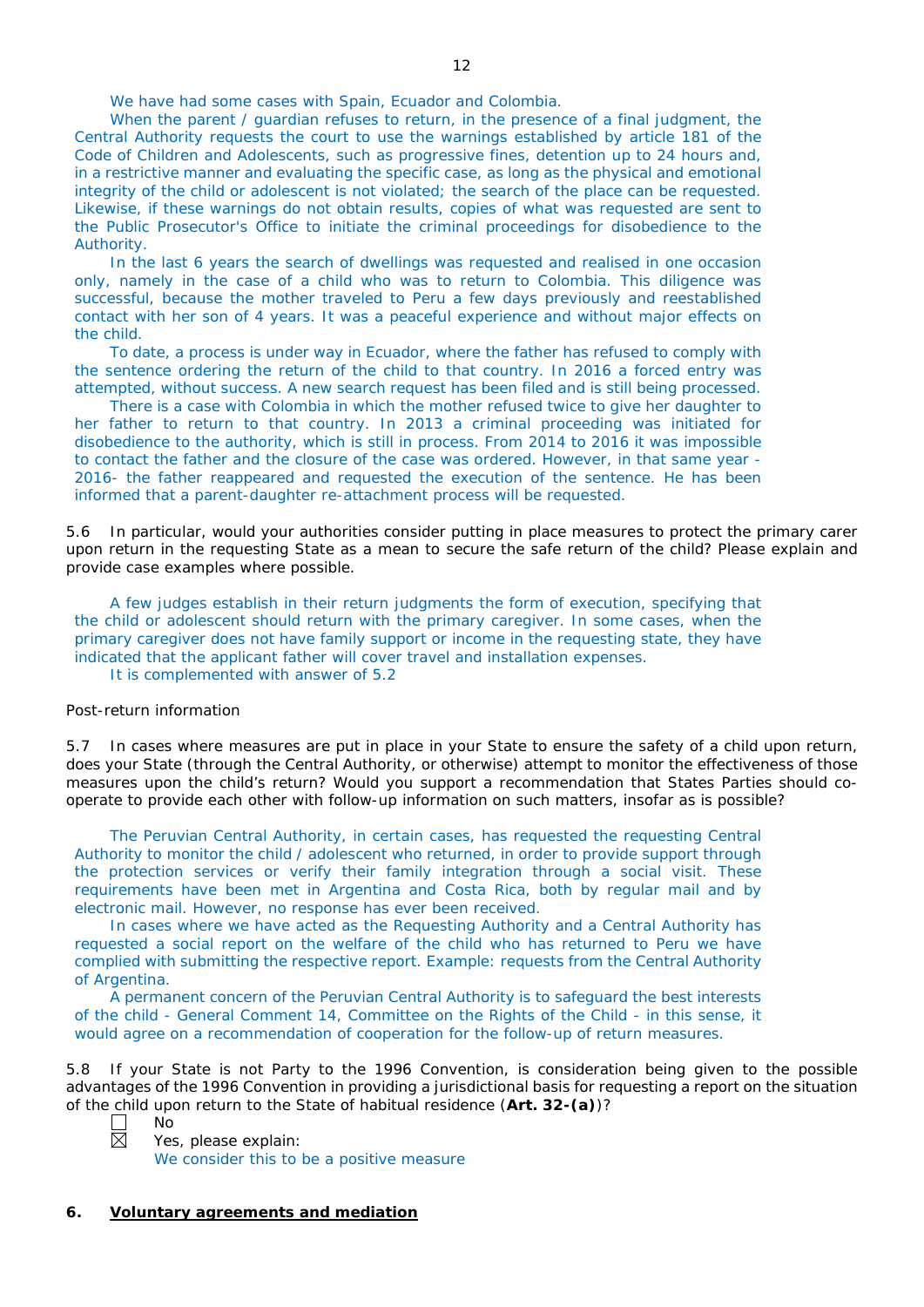6.1 How does your Central Authority (either directly or through any intermediary) take, or is it considering taking, appropriate steps under **Article 7-(c)** to secure the voluntary return of the child or to bring about an amicable resolution of the issues? Please explain:

The Central Authority of Peru believes that trying the voluntary return stage is an excellent opportunity to know the substance of the controversy between the parents, which allows a better evaluation of the possible intervention of other authorities, if applicable.

According to our internal directive, we contact the people required by sending trades or by phone calls. If the people live in Lima, they are summoned to our office for an interview and to explain the legal scope of the Hague Convention, we answer their questions and they are asked whether they wish to return to the country of habitual residence. The same procedure applies to people who live in the province; however, for geographical reasons, the interviews are via telephone and are complemented by emails that support our intervention.

If the person agrees to return with his / her child to the country of habitual residence, we communicate this decision to the requesting Central Authority and request that the other parent supports in everything necessary to facilitate the return.

If, on the other hand, the person does not agree to return, it is explained that the request will be transferred to the Judicial Branch, where s/he must prove the risk to which his/her children would be exposed or other relevant cause. The Central Authority attaches to the application the documentation provided by the requested person.

6.2 In what ways have you used the "Guide to Good Practice on Mediation" <sup>12</sup> for the purpose of implementing the 1980 Convention in your State? Please explain:

In Peru, we do not have the normative or logistic conditions to carry out a mediation in cases of international abduction; the Central Authority promotes in all cases an amicable settlement between the parties, and in cases where there is a good disposition, we facilitate the contact between the two and their lawyers in order to reach agreement.

Also, in order to give legal validity to the agreement, we suggest to go to an Extrajudicial Conciliation Center to formalize it- the agreement is then executable.

 $\overline{a}$ 

<sup>&</sup>lt;sup>12</sup> Available on the Hague Conference website at < www.hcch.net > under "Child Abduction Section" then "Guides to Good Practice".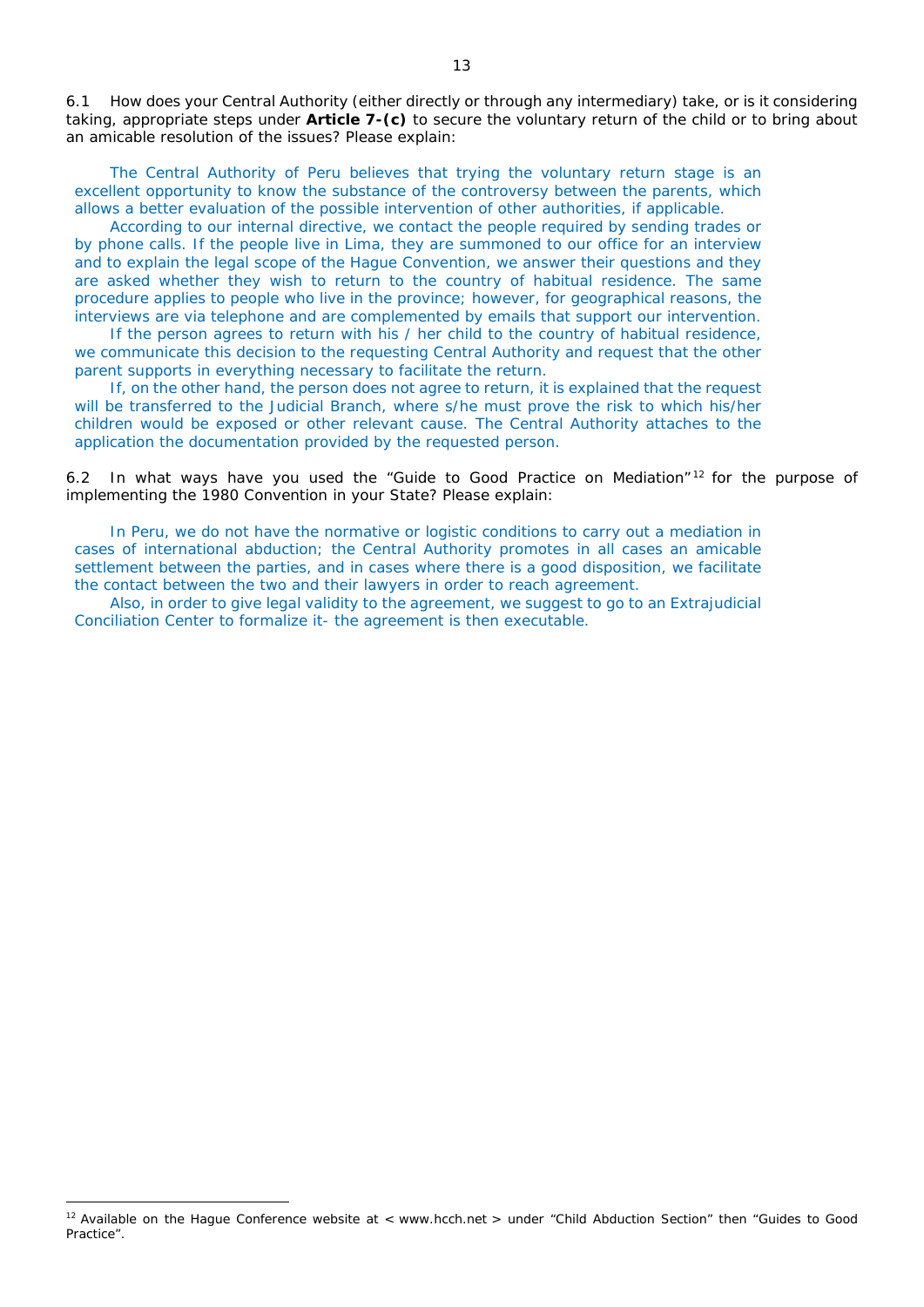6.3 Has your State considered or is it in the process of considering the establishment of a Central Contact Point for international family mediation to facilitate access to information on available mediation services and related issues for cross-border family disputes involving children, or has this task been entrusted to the Central Authority?<sup>13</sup>

| No, please explain: |  |
|---------------------|--|

This possibility has not been considered to date. However, we think it is best that

they agree in the judicial process. Yes, please explain:

⊠

Please insert text here

# **7. Preventive measures**

No

Yes

7.1 Has your State taken steps to advance the development of a travel form under the auspices of the International Civil Aviation Organisation?14

Yes, please describe: Please insert text here

7.2 Regardless of whether the International Civil Aviation Organisation adds the development of a travel form to its work programme, would your State support the development of a non-mandatory model travel form under the auspices of the Hague Conference?

No, please explain:

We are not able to answer this question for the moment.

# **8. The Guide to Good Practice under the 1980 Convention**

8.1 In what ways have you used the Parts of the Guide to Good Practice<sup>15</sup> to assist in implementing for the first time, or improving the practical operation of, the 1980 Convention in your State?

- a. Part I on Central Authority Practice. Please explain: Please insert text here
- b. Part II on Implementing Measures. Please explain: Please insert text here
- c. Part III on Preventive Measures. Please explain: Please insert text here
- d. Part IV on Enforcement. Please explain:

The Peruvian Central Authority has implemented the agreement in daily practice and, depending on the case, applies the relevant chapter of the Guide to Good Practice, Incadat and other documents related to our work.

8.2 How have you ensured that the relevant authorities in your State have been made aware of, and have had access to, the Guide to Good Practice?

As part of the common practice of the Peruvian Central Authority, in the last years, in the demand for international return, the judges are provided with the link of the Hague Conference and Incadat. Likewise, through the follow-up actions of cases before the Courts of Justice in the country, judges are recommended to review the official page of the Hague Conference, the Guide to Good Practice and other related documents.

8.3 Do you have any other comments about any Part of the Guide to Good Practice?

No.

# **9. Publicity and debate concerning the 1980 Convention**

 $\overline{a}$ <sup>13</sup> As it has been encouraged in the Guide to Good Practice on Mediation, Chapter 4, on "Access to Mediation". par. 114-117. See also [Conclusions and Recommendations of the 2011](https://assets.hcch.net/upload/wop/concl28sc6_e.pdf) / 2012 Special Commission (*supra.* note 5) at par. 61.

<sup>14</sup> See the [Conclusions and Recommendations of the 2011](https://assets.hcch.net/upload/wop/concl28sc6_e.pdf) / 2012 Special Commission (*supra.* note 5) at par. 92.

<sup>&</sup>lt;sup>15</sup> All Parts of the Guide to Good Practice under the 1980 Convention are available on the Hague Conference website at < www.hcch.net > under "Child Abduction Section" then "Guides to Good Practice".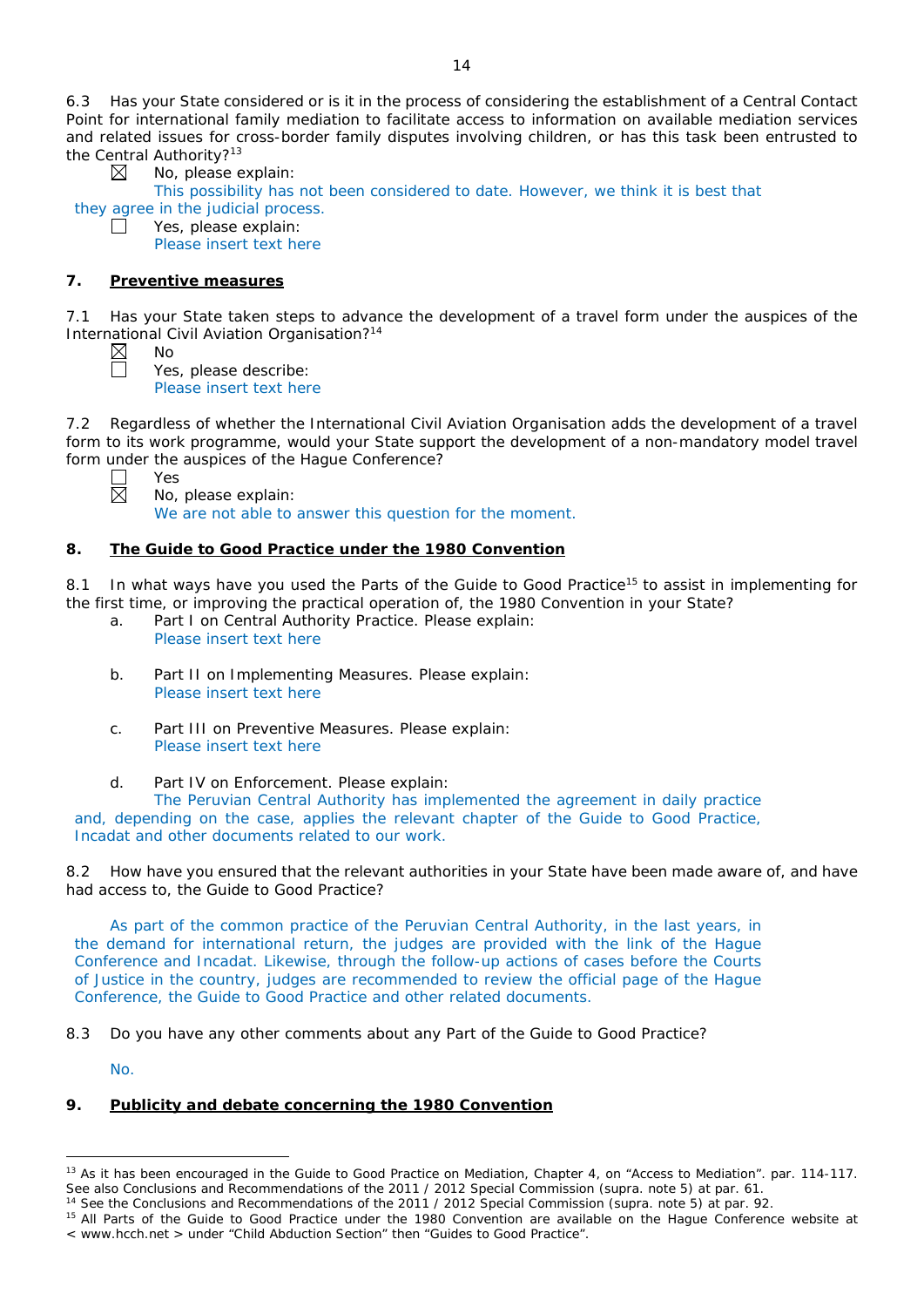9.1 Has the 1980 Convention given rise to (a) any publicity (positive or negative) in your State, or (b) any debate or discussion in your national parliament or its equivalent?<br> $\Box$  No

No 闵

Yes, please indicate the outcome of this debate or discussion, if any:

The 1980 Hague Convention is little known in our country, as well as its correct application. In addition, the 1980 Hague Convention does have a negative impact on the persons who have transferred the children to Peru due to domestic violence in the requesting country, because they seek protection and refuge in their native country. Peruvian authorities, such as the Congress, the Ombudsman's Office and NGOs, often support the actions of the people required and question the work done by the Central Authority of Peru because the Ministry of Women and Vulnerable Populations (of which the Central Authority is a member), has the function of providing protection to victims of family violence.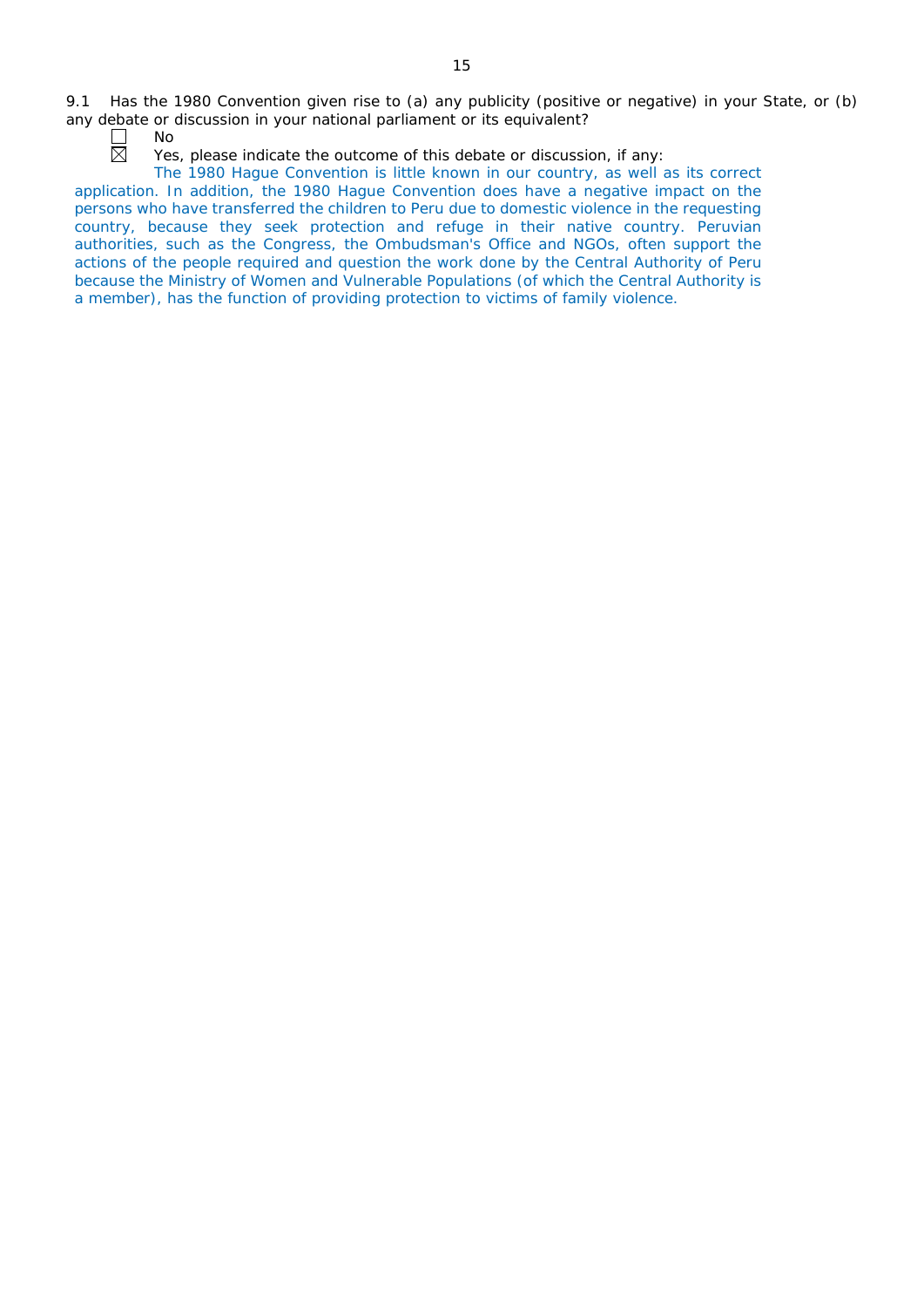9.2 By what methods does your State disseminate information to the public about the 1980 Convention?

The Central Authority has information leaflets on the 1980 Hague Convention, which have been distributed to the various Peruvian consulates in the world.

Likewise, through the annual events that we perform for judges and operators involved with the problem of international abduction, the Central Authority disseminates the knowledge of this international instrument and related ones.

## **PART IV: TRANSFRONTIER ACCESS / CONTACT AND INTERNATIONAL FAMILY RELOCATION**

### **10. Transfrontier access / contact**<sup>16</sup>

10.1 Since the 2011 / 2012 Special Commission, have there been any significant developments in your State regarding Central Authority practices, legislation, procedural rules or case law applicable in cases of transfrontier contact / access?

No

Yes, please explain: We refer to point 1.1

10.2 Please indicate any important developments in your State, since the 2011 / 2012 Special Commission, in the interpretation of **Article 21** of the 1980 Convention.

We refer to the last paragraph of point 1.1

10.3 What problems have you experienced, if any, as regards co-operation with other States in respect of:

- a. the granting or maintaining of access rights; Please insert text here
- b. the effective exercise of rights of access; and Please insert text here
- c. the restriction or termination of access rights. Please insert text here

Please provide case examples where possible. Please insert text here

10.4 In what ways have you used the "General Principles and Guide to Good Practice on Transfrontier Contact Concerning Children"17 to assist in transfrontier contact / access cases in your State? Can you suggest any further principles of good practice?

#### Please insert text here

 $\overline{a}$ 

## **11. International family relocation**<sup>18</sup>

11.1 Since the 2011 / 2012 Special Commission, have there been any significant developments in your State regarding the legislation, procedural rules or case law applicable to international family relocation? Where possible, please explain these developments in the legislation, procedural rules or case law:

- The Peruvian Central Authority also provides guidance to parents who are not yet involved in a return procedure on how the Hague Convention works and the legal consequences it entails. Our internal regulation empowers us to take preventive measures

*"*1.7.4 The Special Commission concludes that parents, before they move with their children from one country to another, should be encouraged not to take unilateral action by unlawfully removing a child but to make appropriate arrangements for access and contact preferably by agreement, particularly where one parent intends to remain behind after the move. 1.7.5 The Special Commission encourages all attempts to seek to resolve differences among the legal systems so as to arrive as far as possible at a common approach and common standards as regards relocation."

<sup>&</sup>lt;sup>16</sup> See the [Conclusions and Recommendations](https://assets.hcch.net/upload/concl28sc5_e.pdf)</u> of the 2006 Special Commission (*supra.* note 5) at paras 1.7.1 to 1.7.3.

<sup>&</sup>lt;sup>17</sup> Available on the Haque Conference website at < www.hcch.net > under "Child Abduction Section" then "Guides to Good Practice".

 $18$  See the Conclusions and Recommendations of the 2006 Special Commission meeting at paras 1.7.4 to 1.7.5: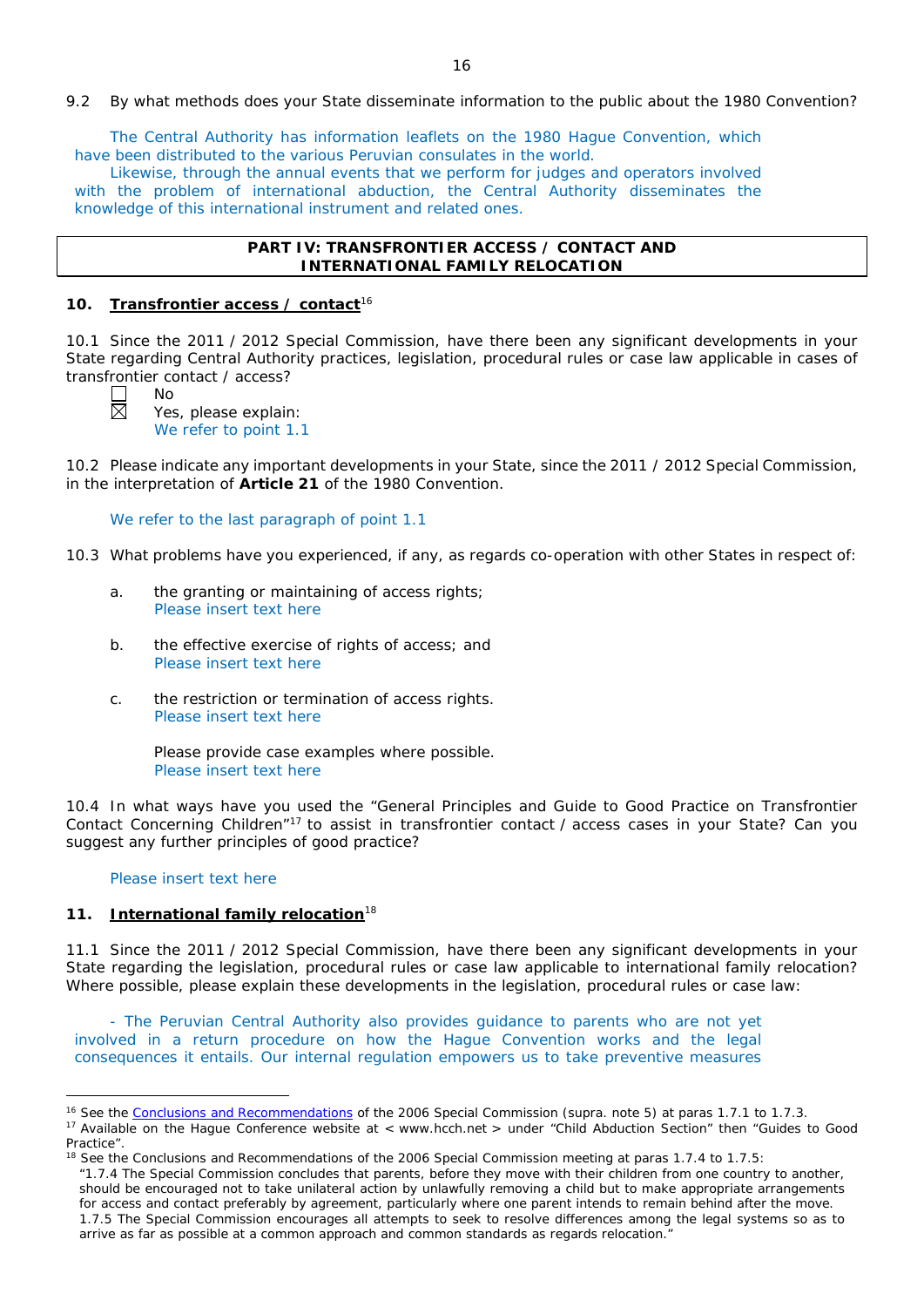against an illegal transfer case (in case of high probability). For example, we can send an official notification to Migrations to register a warning of exit impediment, which - to clarify only has referential quality because if the person trying to go out with the child has all the documentation in order, there would be no valid basis to prohibit the departure. In any case, it helps us to "warn" the immigration authority to be careful about possible abduction.

### **PART V: NON-CONVENTION CASES AND NON-CONVENTION STATES**

## **12. Non-Convention cases and non-Convention States**

12.1 Are there any States that you would particularly like to see become a State Party to the 1980 Convention? If so, what steps would you suggest could be taken to promote the Convention and encourage ratification of, or accession to, the Convention in those States? Please explain:

- Not today. In 2014 we supported, with the support of the Ministry of Foreign Affairs of Peru, the acceptance of the Republic of South Korea's accession to the Convention. At that time, we had received a request for the return of children who were unlawfully detained in South Korea and we were unable to recover them because the Convention was not in force between the two States. Currently, we are processing an application for international visiting regime for the same case, that we consider will not proceed because they have made their reservation and the Peruvian applicant does not have the means to hire a lawyer.

12.2 Are there any States which are not Parties to the 1980 Convention or not Members of the Hague Conference that you would like to see invited to the Special Commission meeting in 2017?

#### Please insert text here

### *The "Malta Process"*<sup>19</sup>

12.2 In relation to the "Malta Process":

a. Do you have any comment to make on the "Principles for the Establishment of Mediation Structures in the context of the Malta Process" and the accompanying Explanatory Memorandum?<sup>20</sup> Please insert text here

b. Have any steps been taken towards the implementation of the Malta Principles in your State and the designation of a Central Contact Point, in order to better address cross-border family disputes over children involving States that are not a Party to the 1980 and 1996 Conventions?

 $\Box$ 

 $\overline{a}$ 

No

Yes, please explain: Please insert text here

c. What is your view as to the future of the "Malta Process"? Please insert text here

### **PART VI: TRAINING AND EDUCATION AND THE TOOLS, SERVICES AND SUPPORT PROVIDED BY THE PERMANENT BUREAU**

<sup>&</sup>lt;sup>19</sup> The "Malta Process" is a dialogue between certain States Parties to the 1980 and 1996 Conventions and certain States which are not Parties to either Convention, with a view to securing better protection for cross-border rights of contact of parents and their children and addressing the problems posed by international abduction between the States concerned. For further information see the Hague Conference website at < www.hcch.net > under "Child Abduction Section" then "Judicial Seminars on the International Protection of Children".

<sup>&</sup>lt;sup>20</sup> The Principles and Explanatory Memorandum were circulated to all Hague Conference Member States and all States participating in the Malta Process in November 2010. They are available on the Hague Conference website at < www.hcch.net > under "Child Abduction Section" then "Judicial Seminars on the International Protection of Children".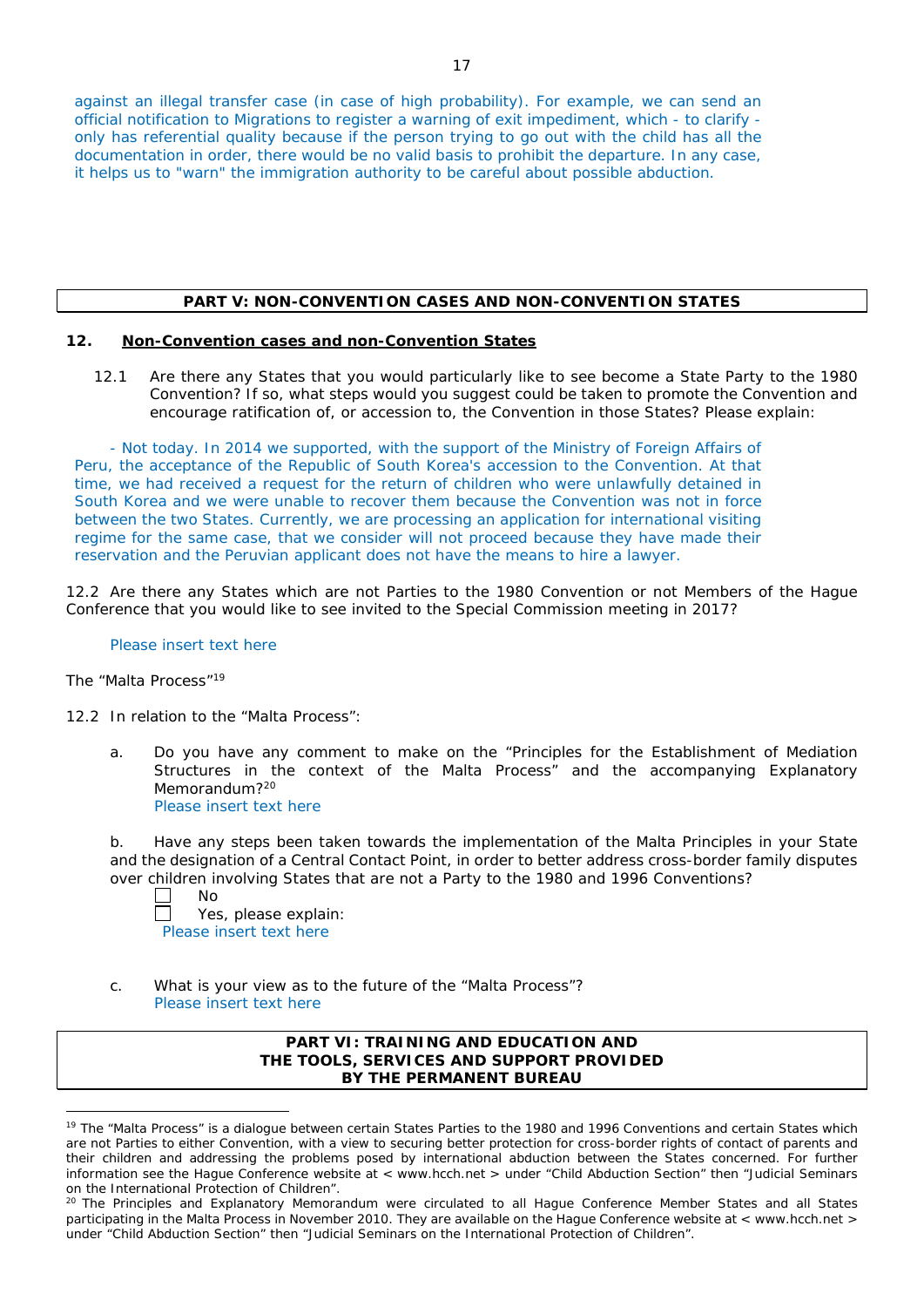## **13. Training and education**

13.1 Can you give details of any training sessions / conferences organised in your State to support the effective functioning of the 1980 Convention, and the influence that such sessions / conferences have had?

The Central Authority of Peru has a permanent concern to disseminate and support the academic training of judges and prosecutors responsible for resolving cases of international abduction. Each year it organizes a National Meeting for these authorities with the aim of strengthening their capacities and optimizing the implementation of the 1980 Hague Convention. The event is carried out with the participation of experts in Family Law and specialists in the protection of Rights of Children and adolescents.

## **14. The tools, services and support provided by the Permanent Bureau**

## *In general*

 $\overline{a}$ 

14.1 Please comment or state your reflections on the specific tools, services and support provided by the Permanent Bureau to assist with the practical operation of the 1980 and 1996 Conventions, including:

- a. The Country Profile available under the Child Abduction Section. Please insert text here
- b. INCADAT (the international child abduction database, available at < www.incadat.com >). Please insert text here
- c. *The Judges' Newsletter* on International Child Protection the publication of the Hague Conference on Private International Law which is available online for free;<sup>21</sup> Please insert text here
- d. The specialised "Child Abduction Section" of the Hague Conference website  $(<$  www.hcch.net >); Please insert text here
- e. INCASTAT (the database for the electronic collection and analysis of statistics on the 1980  $Convention):^{22}$ Please insert text here
- f. Providing technical assistance and training to States Parties regarding the practical operation of the 1980 and 1996 Conventions.<sup>23</sup> Such technical assistance and training may involve persons visiting the Permanent Bureau or, alternatively, may involve the Permanent Bureau organising, or providing assistance with organising, national and international judicial and other seminars and conferences concerning the Convention(s) and participating in such conferences; Please insert text here
- g. Encouraging wider ratification of, or accession to, the Convention(s), including educating those unfamiliar with the Convention(s);  $24$ Please insert text here
- h. Supporting communications between Central Authorities, including maintaining their contact details updated on the HCCH website; Please insert text here
- i. Supporting communications among Hague Network Judges and between Hague Network Judges and Central Authorities, including maintaining a confidential database of up-to-date contact details of Hague Network Judges

<sup>&</sup>lt;sup>21</sup> Available on the Hague Conference website at < www.hcch.net > under "Child Abduction Section" and "Judges' Newsletter on International Child Protection". For some volumes of *The Judges' Newsletter*, it is possible to download individual articles as required.

 $22$  Further information is available via the Hague Conference website at < www.hcch.net > under "Child Abduction Section" then "INCASTAT".

<sup>&</sup>lt;sup>23</sup> Such technical assistance may be provided to judges, Central Authority personnel and / or other professionals involved with the practical operation of the Convention(s).

 $24$  Which again may involve State delegates and others visiting the Permanent Bureau or, alternatively, may involve the Permanent Bureau organising, or providing assistance with organising, national and international judicial and other seminars and conferences concerning the Convention(s) and participating in such conferences.